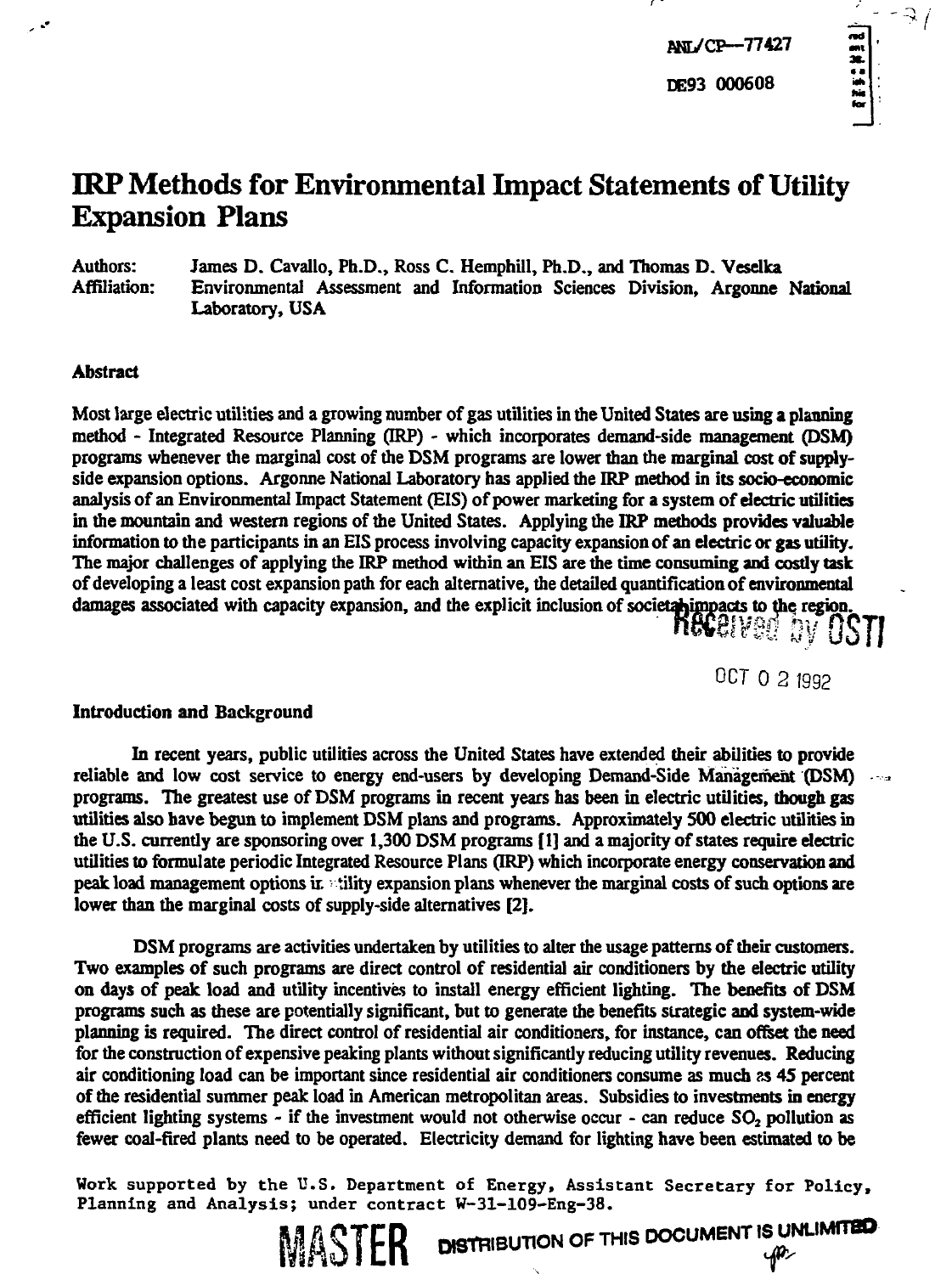**approximately 20 percent of total annual electricity demand.**

 $\epsilon^{\star}$ 

**IRP can provide a mechanism for capturing the potential benefits of DSM programs while meeting the load and reliability requirements Americans have come to expect and demand from utilities. The key characteristic of the IRP method is the explicit consideration of peak load management and energy conservation programs as alternatives to power generating facilities. IRP differs from older methods of utility planning in several fundamental ways. First, IRP recognizes that electricity and natural gas are not consumed for their own sake, but for the heating, cooling, lighting, or other services the energy produces when used with some capital or durable good. The IRP method looks beyond the meter to bring the knowledge of experienced, cost-conscious utility engineers and economists to the union of equipment and energy in the service of the consumers' needs. Second, the IRP method makes the widelyheld assumption that energy consumers face market barriers which prevent them or unduly discourage them from making investments which would permit more efficient use of electricity or gas. Under mis assumption, it becomes imperative that the utility actively pursue a larger role than just supplier of energy; the utility must encourage and assist consumers to use energy resources wisely and to the maximum social benefit. For instance, providing and installing electric water heater blankets to older or income-constrained customers can reduce wasteful use of electricity, save fossil fuel resources, and reduce pollution from baseload power plants. Finally, the IRP method seeks to balance DSM programs with the conventional supply-side options of capacity expansion. Such a balance is not found by simply choosing DSM programs, reducing the load forecast by the energy savings of the programs, and subsequently planning to meet the net load growth with capacity expansion only. A balanced plan permits demand and supply options to compete for a place in the utility's portfolio of DSM programs and plant capacity. Others [3] have argued for the inclusion of DSM programs in utility plans for different reasons, but the "level playing field" equal treatment of DSM and supply-side options is essential for the application of scientific and unbiased methods in utility planning. These features which distinguish IRP from traditional utility planning aim at finding the least costly method of satisfying customer needs for energy services.**

**Argonne National Laboratory has applied the IRP method in an innovative project for the Western Area Power Administration (Western). An Environmental Impact Statement (EIS) is being written to address the effects of changes in the electric power marketing criteria used by Western for a five state area around 7 hydroelectric power plants. Western markets electric power generated by the U.S. Bureau of Reclamation, selling it to meet part of the loads of many rural cooperative and municipal utilities. If Western changes its power marketing criteria - e.g., by requiring an increase in die Minimum Scheduled Requirements to its customers with no change in their Firm Power allocations, thus selling its energy less like a peaking or cycling plant and more like a baseload plant - then Western's customers will need to adjust their capacity expansion plans and may find a place in their plans for DSM. Argonne's use of the IRP method focuses on Western's customers and will allow Western to anticipate their customers' planning responses. Of major importance to Western is the extent to which their customers will use DSM programs to service the needs of end-users.**

### **Types of DSM**

**DSM programs can be classified into four categories: peak shaving, load shifting, valley filling, and energy conserving [cf. 4]. Each class of programs can fill a specific need in a utility's plans and no single DSM program is likely to entirely replace a major power plant, but DSM plans woven carefully together can conserve enormous amounts of energy and capacity. Estimates of the energy saving, in fact, have ranged from 24 to 75 percent of electricity demand [5]. A brief description of die four categories**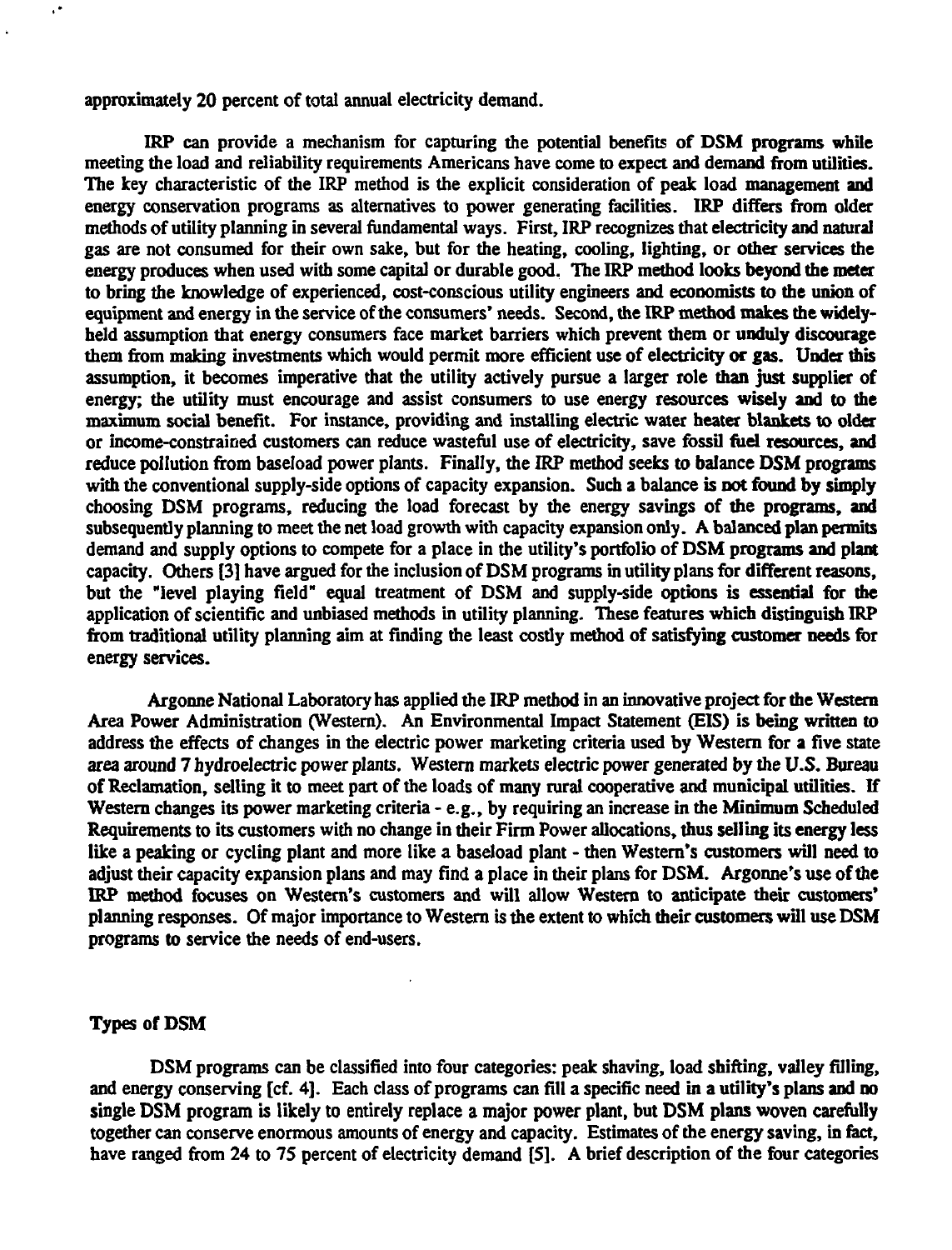**of DSM programs is given below with examples of individual programs which can fit into the categories.**

 $\ddot{\phantom{a}}$ 

**Peak shaving DSM programs are often most attractive to utilities. By reducing the peak utilities can eliminate what is often the most costly portion of its annual load. Utilities need to build their systems to meet their peak load, and yet a utility's pricing structure almost inevitably connects revenues most directly to its monthly and annual energy sales. Peak load management programs reduce the utility's capacity requirements without substantially reducing monthly energy sales since only a few hours of load are affected. Examples of peak load shaving programs are special lower demand and energy rates for industrial interruptible service and billing credits for commitments by commercial and industrial** customers to reduce load by specified amounts at the utility's request **industrial customers have fixed working hours or routine energy usage patterns, there is no sizeable bounce-back or "payback effect" after the control period. A "payback effect" is where the customer load partially compensates for the control period by growing immediately after the period of control. Such commercial and industrial peak load management programs usually are organized directly by the utility. Some innovative organizations, however, have appeared through which the load management program is developed outside of the utility as a cooperative venture. One interesting example of this cooperative structure is the Commonwealth Edison Energy Cooperative in Chicago, of which Argonne National Laboratory is a member and participant.**

**Load shifting is a second general type of DSM program. This class of programs include: Timeof-Use pricing, discounts on the purchase of appliance timers, incentives for the installation of cool storage systems, and direct load control of residential air conditioners and water heaters. Programs of this type shift load from hours of peak demand (usually in the early and middle afternoon) to hours of low demand. Most of these programs reduce both peak load and overall energy sales, but some do not. Direct load control of residential air conditioners, for instance, reduce peak load, since the program is operated only during peak periods on hot summer days, and lowers energy sales since the "payback effect" after the control period only partially recovers the lost load during the control period. In contrast, the installation of cool storage systems will increase overall energy sales while reducing peak demand as the storage of cooling capacity in water or ice is not 100 percent efficient.**

**Valley filling is a DSM approach which stimulates the utility's demand during off-peak hours and non-peak seasons (usually in the very early morning hours and the spring and autumn seasons). Though valley filling initially may seem wasteful of energy resources, there are situations in which valley filling can lead to increased efficiency. One example of valley filling is the payment of incentives for the purchase of electric heat pumps or gas absorption air conditioners in regions with electric utilities that have strong summer peak loads. A second example is the encouragement of electric vehicles as replacements for gasoline-engine cars. Valley filling can lead to increased efficiencies if it raises the load factors of electric and gas utilities and enables the utilities to use more economical generating or supply technologies. That is, if an electric utility could change its capacity mix to reduce the usage of high-cost peaking and cycling plants and increase die usage of efficient baseload plants, overall system efficiency could be unproved [cf. 6]. Naturally, utilities executives are as fond of valley filling DSM programs as conservationists are wary of them. One is reminded that what must have been the first DSM program was that of Thomas Edison in the 1890's. Edison hired people to promote the use of electric motors and other daytime uses of electricity to counterbalance the nighttime lighting load [2].**

**Energy conserving DSM programs are activities undertaken by the utility to strictly reduce energy usage. These programs do not reduce load in some hours and add load in other hours, as load shifting programs will. Important examples of mis class of programs are: incentives for energy efficient lighting, replacement of incandescent bulbs with compact fluorescent bulbs, free energy audits, low-interest loan programs for weatherization, and incentives for the purchase of high efficiency appliances. Energy**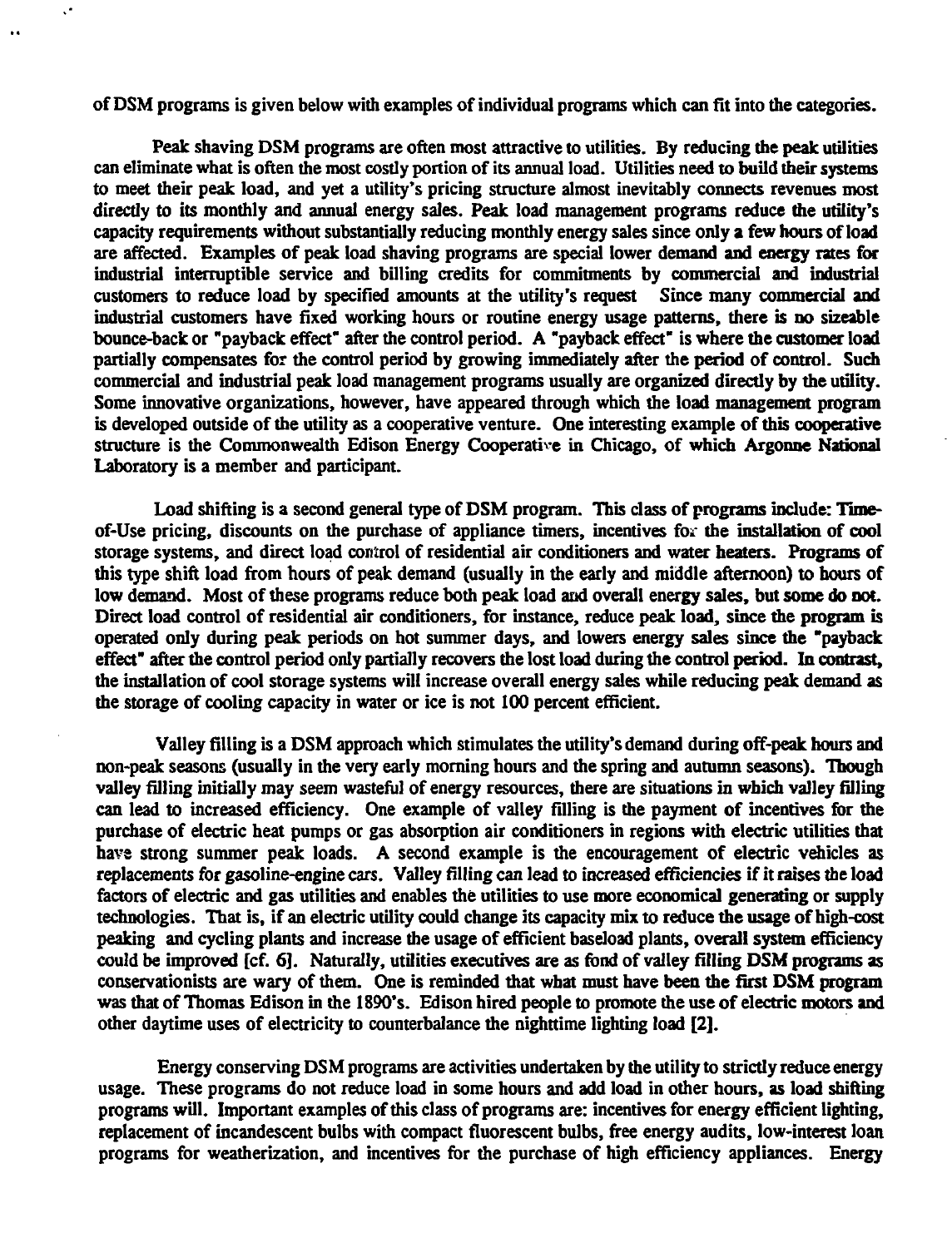**conservation DSM programs are not likely to be in the best financial interest of a utility unless incentives to the utility are given by regulatory bodies to compensate for revenues lost through DSM. In recent years, a number of states have encouraged utilities to offer energy conserving DSM programs through** such incentive methods. In the future, conservation may be found to serve some utilities' financial **interest as clean air requirements force electric utilities to place a high value on reductions in pollution from baseload fossil fuel plants [cf.4].**

**The discussion above is necessarily brief, but it may help some understand the place DSM can take within a utility's portfolio of means to meet its load. The DSM programs identified as examples of each class must be seen as strategically directed at particular end-use demands or at portions of customers classes. No individual program can replace a major power plant. The value of DSM programs arises when the programs are carefully and individually matched to the utility's hourly load to find the least cost method of satisfying customer needs.**

#### **IRP and Capacity Expansion**

 $\mathcal{L}$ 

**The IRP method provides a framework for the strategic planning needed to match a utility's hourly load with the supply-side and demand-side options available. Figure 1 displays in a general manner a process by which the IRP method can be implemented. It is the model for Argonne's approach to IRP in the Western EIS. The iterative nature - i.e., the feedback loops whereby the energy price and the system marginal cost is adjusted within the process - is an essential key to reaching a balanced plan where demand and supply options compete on an equal basis for a place in the utility's portfolio of DSM programs and plant capacity. Other iterative and integrated approaches to IRP exist [7,8], but the process depicted in Figure 1 meets the needs of the Western EIS.**

**The process begins by taking estimates of the future values of important regional economic factors (e.g., personal income, factory and commercial floor space, etc.) and energy prices as inputs to a forecast of the system loads. The load forecast without reductions for the impacts of DSM programs is taken as the requirements which the utility needs to meet either with demand-side programs or generating capacity. The forecast needs to be specified as hourly loads extending through the end of the planning horizon.**

**At the same time as the hourly load forecast is estimated, a forecast of the hourly kW reductions from cost-effective DSM programs needs to be estimated. In Figure 1, this estimate Is represented as the DSM forecast. For this estimate, one must determine which DSM programs are cost-effective. Inputs to the cost-effectiveness test are the price of energy and the marginal cost of the system. The price of energy influences consumer choice to participate in voluntary DSM programs and determines the value of revenue lost as a result of DSM programs. The marginal cost of the system places an opportunity cost on the kW reductions each DSM program offers. By bring together the opportunity cost of reductions from potential DSM programs, the value of lost revenue, and other utility and customer costs of potential DSM programs, one can evaluate or test which DSM programs are cost-effective and which are not. The hourly kW reductions from the cost-effective DSM programs are subtracted from the initial load forecast to develop the hourly load which must be met by supply-side resources during die planning horizon.**

**The next step involves the choice of supply-side options to meet the hourly load requirements. This portion of the process follows traditional utility planning practices for developing a least cost capacity expansion plan. It is followed by a financial model which computes the marginal cost for the system as constituted in the newly devised capacity expansion plan. The financial model also determines the revenue requirements of the utility under the expansion plan and a set of annual prices by customer**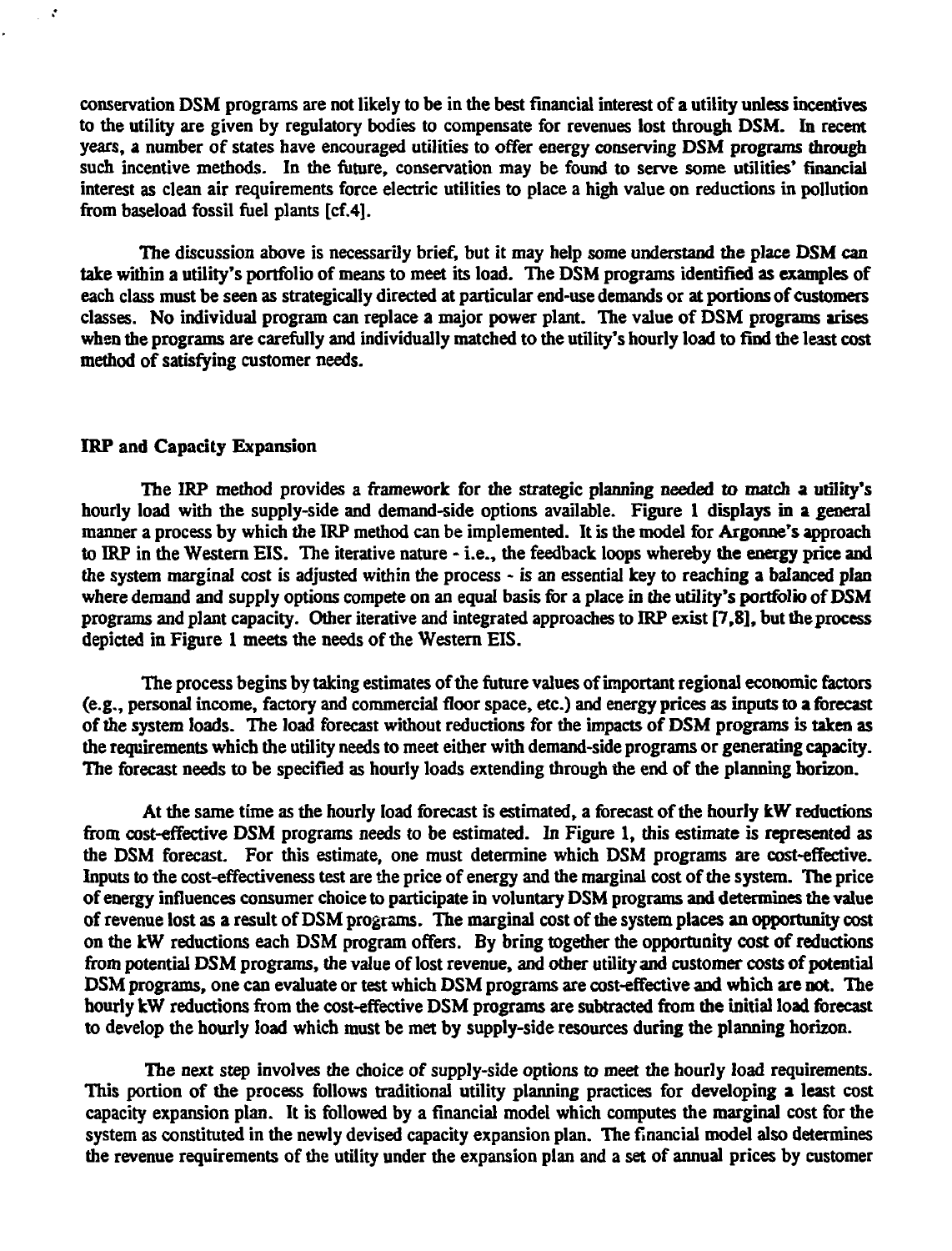class which recover the required revenue.

 $\frac{1}{2}$  ,  $\frac{1}{2}$ 

For the IRP method, the important outputs of the financial model are the prices in each year that the utility expects to charge its customers and the marginal cost of the system. These outputs are fed back to the portions of the process which estimate the load forecast and evaluate the cost-effectiveness of DSM programs. The importance of the revised price path estimate should be obvious: if die original energy price estimates were lower than die revised prices, die load forecast would be greater than would occur given die expansion plan and its costs. By allowing a feedback for die price variable, die load forecast can be revised as many times as needed to bring die prices used in die load forecast into line with die prices which meet (in a reasonably close fashion) die required revenue for die expansion plan.

The marginal cost of the system are also part of a feedback loop. Since the marginal cost of the system coming out of the financial model is likely to be different from the marginal cost used to test the cost-effectiveness of die potential DSM programs, it is necessary to test for die cost-effectiveness again. For instance, if die marginal cost after the choice of supply-side options is lower than die marginal cost used to test DSM programs, it is possible that some DSM programs which tested cost-effective on the initial round are not cost-effective given die revised marginal cost. This feedback and retesting of DSM programs provides die opportunity for DSM programs to compete with supply-side options.

The diagram in Figure 1 suggests continuing iterations until convergence of die price and marginal cost paths throughout die planning horizon. In practice, exact convergence is neither expected nor required. The essential characteristic of die process, however, is maintained as long as there is a sufficient opportunity for fair treatment of both supply-side and demand-side options.

#### Unique Features of **IRP** in an EIS

Argonne's socio-economic research team for die Western EIS has had to accommodate die special structural requirements of die EIS process within die IRP method. Engaging these unique features has been a challenge, but die effort can serve as a model for future work by others writing an EIS for utility expansion plans. Three features appear unique to applying die IRP method in an EIS: 1) developing capacity expansion paths and cost-effective DSM programs for a number of different EIS alternatives; 2) quantifying in great detail die environmental damage associated with various plant expansion and utilization plans; and 3) including explicitly die socio-economic impacts die region receives from energy development under each EIS alternative.

The National Environmental Policy Act has set up die EIS process to assure diat adequate information is developed and made available on proposed actions which could have harmful environmental consequences. To assure die generation of appropriate information, an EIS is structured to present a number of different choice options to decision makers and die interested public. The different options are organized as alternatives which are each separately and thoroughly researched and reviewed. Among die alternatives are a proposed action by die initiating agency, a "no action" or baseline alternative, and all reasonable options which could meet the needs of the initiating agency or the general public. Through die development of many separate alternatives, die EIS process aims to give a wide range of information to policy makers and die potentially affected parties. As a practical matter in an EIS like die one Argonne is writing for Western, die alternatives imply die generation of a number of different expansion paths for die utilities involved. Each of which must be processes through die separate portions of die IRP method described above. The processing is time-consuming and costly. The Western EIS has seven alternatives, each of which must be separately examined. Expansion planning for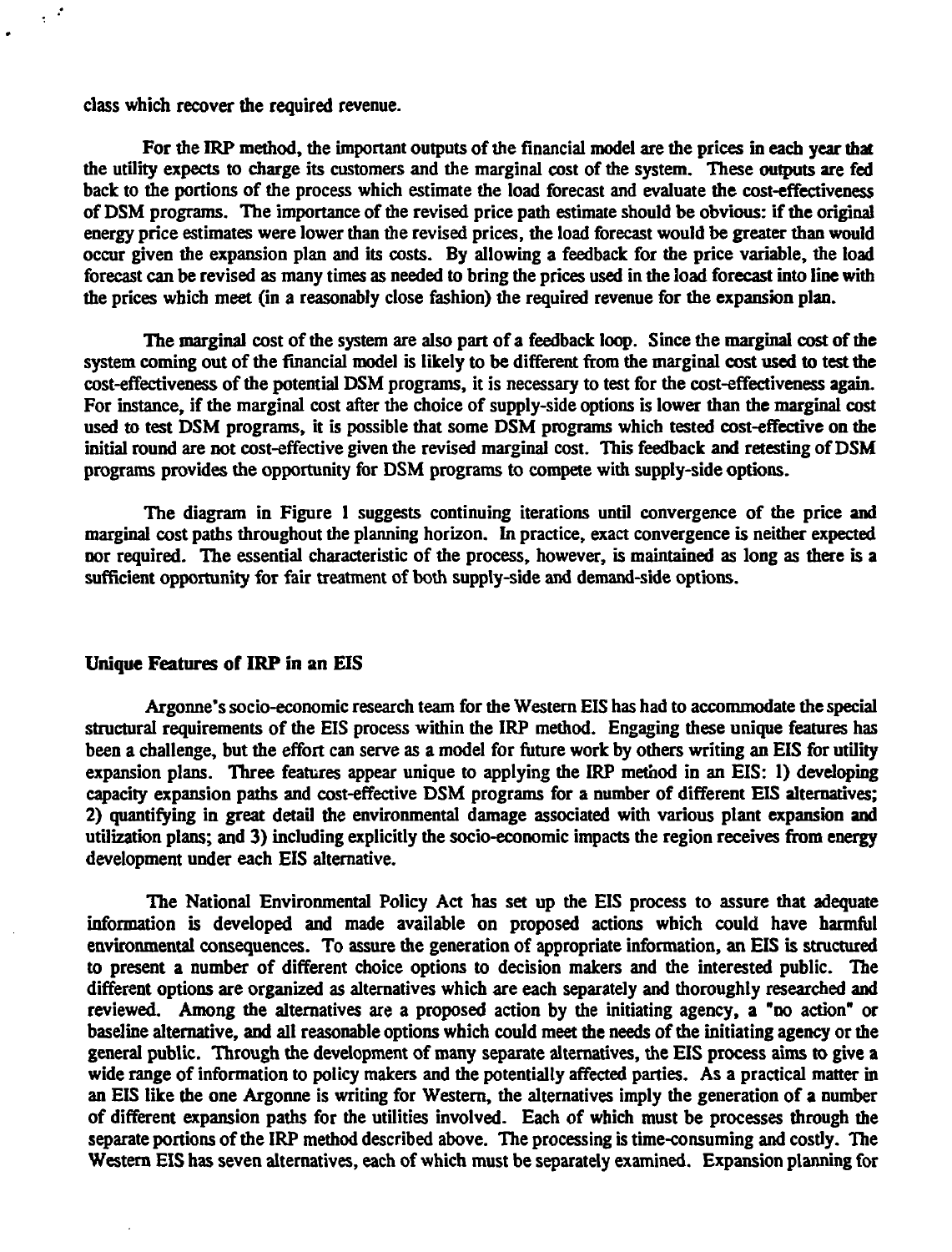**most utilities require the development of only one least cost plan.**

**When developing an IRP for most utilities, the environmental consequences of capacity expansion are not a direct and immediate concern. Even with the interest by some public service commissions to determine the social costs of utility plans, environmental issues necessarily are less important within rate cases and construction cases than the matters of financial viability and system reliability. This is not the case in an EIS. Actual and potential environmental damages need to be identified and quantified. For instance, in Argonne's EIS for Western the analysis includes the impacts changes in hydropower operations will have on downstream fish and wildlife; it also examines the potential changes in aquatic geology and recreational land use.**

**As difficult as quantifying the environmental consequences of each alternative in the Western EIS is die explicit inclusion of socio-economic impacts. In all IRPs economic activity is an input to the estimation of the demand for electricity. Few, however, would include economic activity as an outcome to be examined as a result of planning. Argonne's EIS includes a major study of the changes which will occur to the regional economies under each of the EIS alternatives and IRP expansion plans. The study will include projected changes in personal income, production by industries in the region, employment, and energy prices. Because there is a special interest within the region, Argonne is conducting an impact analysis particularly directed at the consequences the power marketing alternatives will have on recreation and the tourism industry.**

**These unique features of Argonne's EIS impose additional data, computer processing, and analytical challenges on the implementation of the IRP method. It has been found, however, that these problematic aspects have not diminished the merit of the IRP method, and the fundamental balancing of supply-side options and DSM programs can be maintained even under these challenges.**

#### **Conclusions**

 $\frac{1}{3}$  .  $\frac{1}{3}$ 

**To summarize, the socio-economic research team at Argonne has found that the IRP method of utility planning has important applications in the EIS process. Although finding the least cost expansion path which balances DSM programs and supply-side options is more difficult when the task is burdened with the requirements of an EIS, the IRP method nonetheless produces the information required for the EIS process and the rational inclusion of DSM programs in utility expansion plans.**

#### **Bibliography**

- **1. EPRI (1990): "End-Use Energy Efficiency", Electric Power Research Institute, EPRI Report CU.3032.12.90, p.l.**
- **2. Lamarre, Leslie (1991): "Shaping DSM as a Resource", EPRI Journal, vol. 16, no. 7, October/November, pp. 5-15.**
- **3. Chema, Thomas V. (1990): "In Support of Demand-side Management", Public Utilities Fortnightly. January 18, pp. 11-16.**
- **4. Bernard, M.J., Basheda, G., and South, D.W. (1990): "Electric Utilities: Potential to Reduce**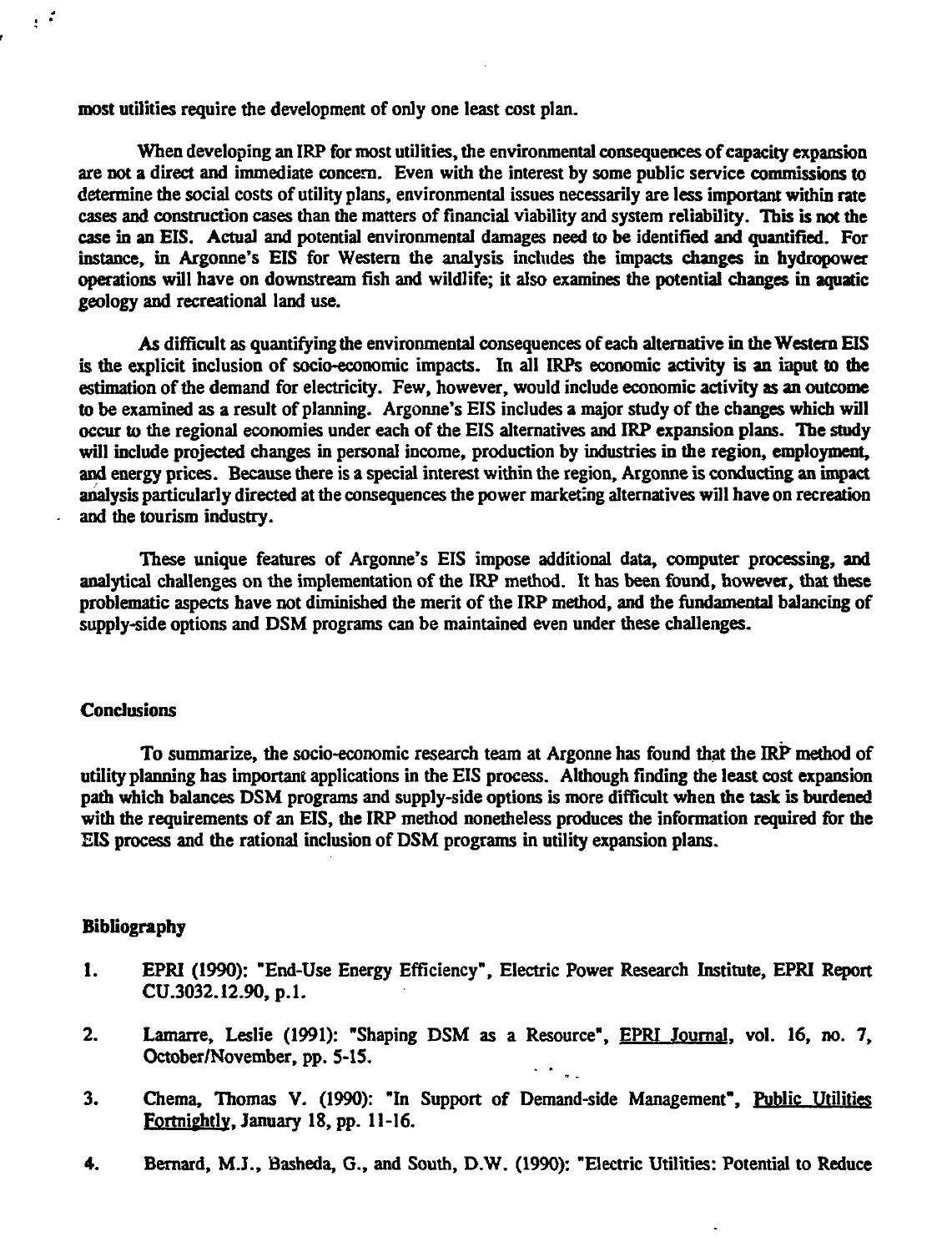**Emissions through Demand-Side Management", in National Acid Precipitation Assessment Program, Acidic Deposition, State of Science and Technology, Report 25, December, pp. 261- 292.**

**5. GAO (1991): "Electricity Supply: Utility Demand-Side Management Programs Can Reduce Electricity Use", U. S. General Accounting Office, GAO/RCED-92-13, October, p. 10.**

 $\mathcal{L}^{\mathcal{L}}$ 

- **6. EPRI (no date): "Load Management and the Environment", Electric Power Research Institute, Customer Systems Division, Technical Brief RP2788..**
- **7. Hill, Lawrence J. (1991): "Comparison of Methods to Integrate DSM and Supply Resources in Electric-Utility Planning", Oak Ridge National Laboratory, Report ORNL/CON-341, December.**
- **8. Schweitzer, Martin, Hirst, Eric, and Hill, Lawrence J. (1991): "Demand-Side Management and Integrated Resource Planning: Findings from a Survey of 24 Electric Utilities", Oak Ridge National Laboratory, Report ORNL/CON-314, February.**

#### **DISCLAIMER**

**This report was prepared as an account of work sponsored by an agency of the United States Government. Neither the United States Government nor any agency thereof, nor any of their employees, makes any warranty, express or implied, or assumes any legal liability or responsibility for the accuracy, completeness, or usefulness of any information, apparatus, product, or process disclosed, or represents that its use would not infringe privately owned rights. Reference herein to any specific commercial product, process, or service by trade name, trademark, manufacturer, or otherwise does not necessarily constitute or imply its endorsement, recommendation, or favoring by the United States Government or any agency thereof. The views** and opinions of authors expressed herein do not necessarily state or reflect those of the **United States Government or any agency thereof.**